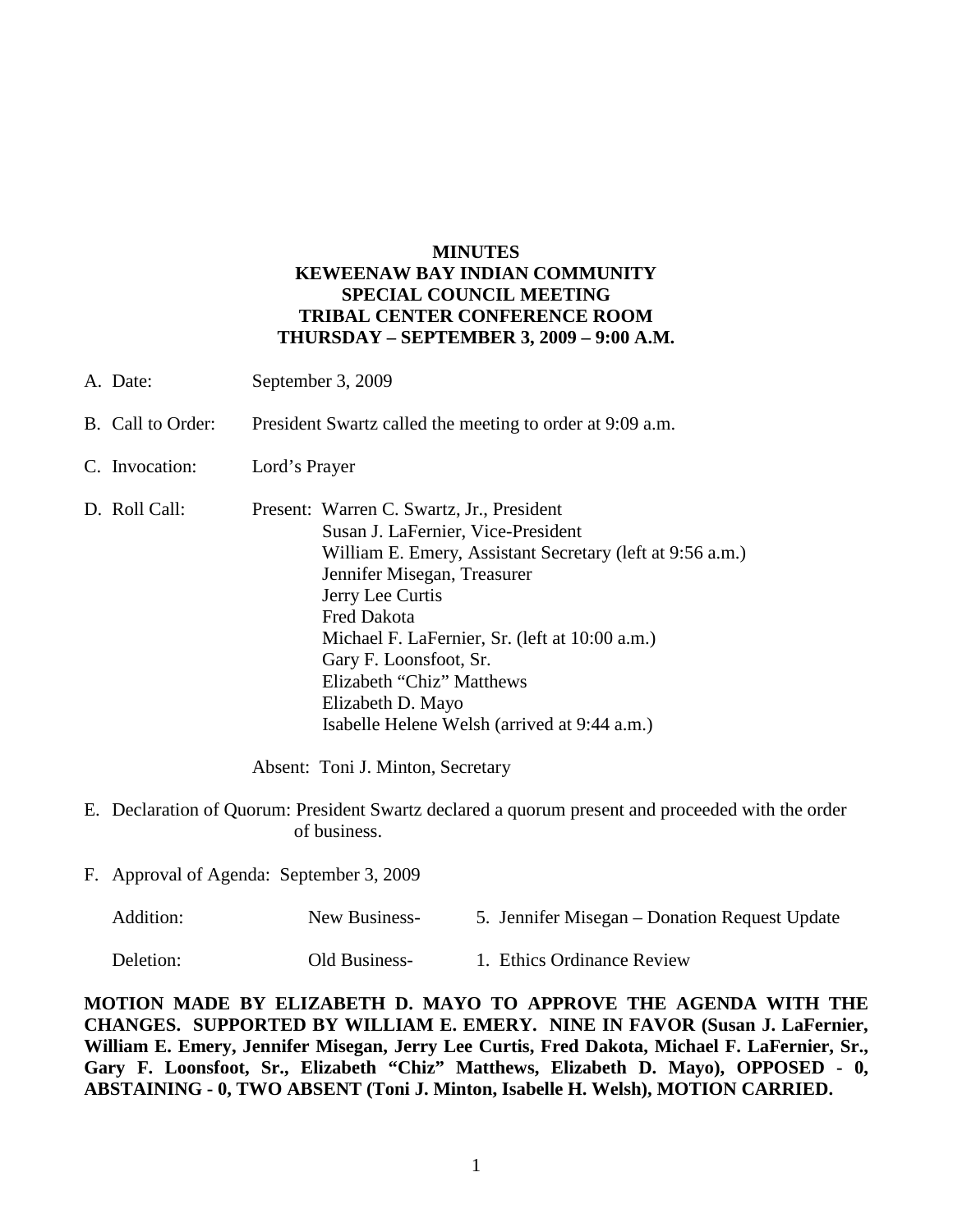- G. For Your Information:
	- 1. A copy of the Gaming Commission Minutes from 7/14/09, 7/28/09 and 7/30/09
	- 2. HR Insider Bulletin August 2009 Employee Benefits Agency, Inc.
	- 3. Indianz.com Mary Pember: Painkillers in Indian Country
	- 4. Sequoyah National Research Center Newsletter August 2009

H. Approval of Meeting Minutes:

1. May 14, 2009

**MOTION MADE BY ELIZABETH D. MAYO TO APPROVE THE MAY 14, 2009 MEETING MINUTES. SUPPORTED BY MICHAEL F. LAFERNIER, SR. SEVEN IN FAVOR (Susan J. LaFernier, Jennifer Misegan, Jerry Lee Curtis, Fred Dakota, Michael F. LaFernier, Sr., Elizabeth "Chiz" Matthews, Elizabeth D. Mayo), OPPOSED - 0, TWO ABSTAINING (William E. Emery, Gary F. Loonsfoot, Sr.), TWO ABSENT (Toni J. Minton, Isabelle H. Welsh), MOTION CARRIED.**

2. May 21, 2009

**MOTION MADE BY JENNIFER MISEGAN TO APPROVE THE MAY 21, 2009 MEETING MINUTES WITH THE CHANGE. SUPPORTED BY WILLIAM E. EMERY. NINE IN FAVOR (Susan J. LaFernier, William E. Emery, Jennifer Misegan, Jerry Lee Curtis, Fred Dakota, Michael F. LaFernier, Sr., Gary F. Loonsfoot, Sr., Elizabeth "Chiz" Matthews, Elizabeth D. Mayo), OPPOSED - 0, ABSTAINING - 0, TWO ABSENT (Toni J. Minton, Isabelle H. Welsh), MOTION CARRIED.**

3. May 28, 2009

**MOTION MADE BY GARY F. LOONSFOOT, SR. TO APPROVE THE MAY 28, 2009 MEETING MINUTES WITH THE CHANGES. SUPPORTED BY JENNIFER MISEGAN. SEVEN IN FAVOR (Susan J. LaFernier, Jennifer Misegan, Fred Dakota, Michael F. LaFernier, Sr., Gary F. Loonsfoot, Sr., Elizabeth "Chiz" Matthews, Elizabeth D. Mayo), OPPOSED - 0, ONE ABSTAINING (Jerry Lee Curtis), THREE ABSENT (Toni J. Minton, William E. Emery, Isabelle H. Welsh), MOTION CARRIED.**

(William Emery out of the room)

4. June 4, 2009

**MOTION MADE BY ELIZABETH D. MAYO TO APPROVE THE JUNE 4, 2009 MEETING MINUTES WITH THE CHANGES. SUPPORTED BY JERRY LEE CURTIS. SEVEN IN FAVOR (Susan J. LaFernier, William E. Emery, Jerry Lee Curtis, Fred Dakota, Gary F. Loonsfoot, Sr., Elizabeth "Chiz" Matthews, Elizabeth D. Mayo), OPPOSED - 0, TWO ABSTAINING (Jennifer Misegan, Michael F. LaFernier, Sr.), TWO ABSENT (Toni J. Minton, Isabelle H. Welsh), MOTION CARRIED.**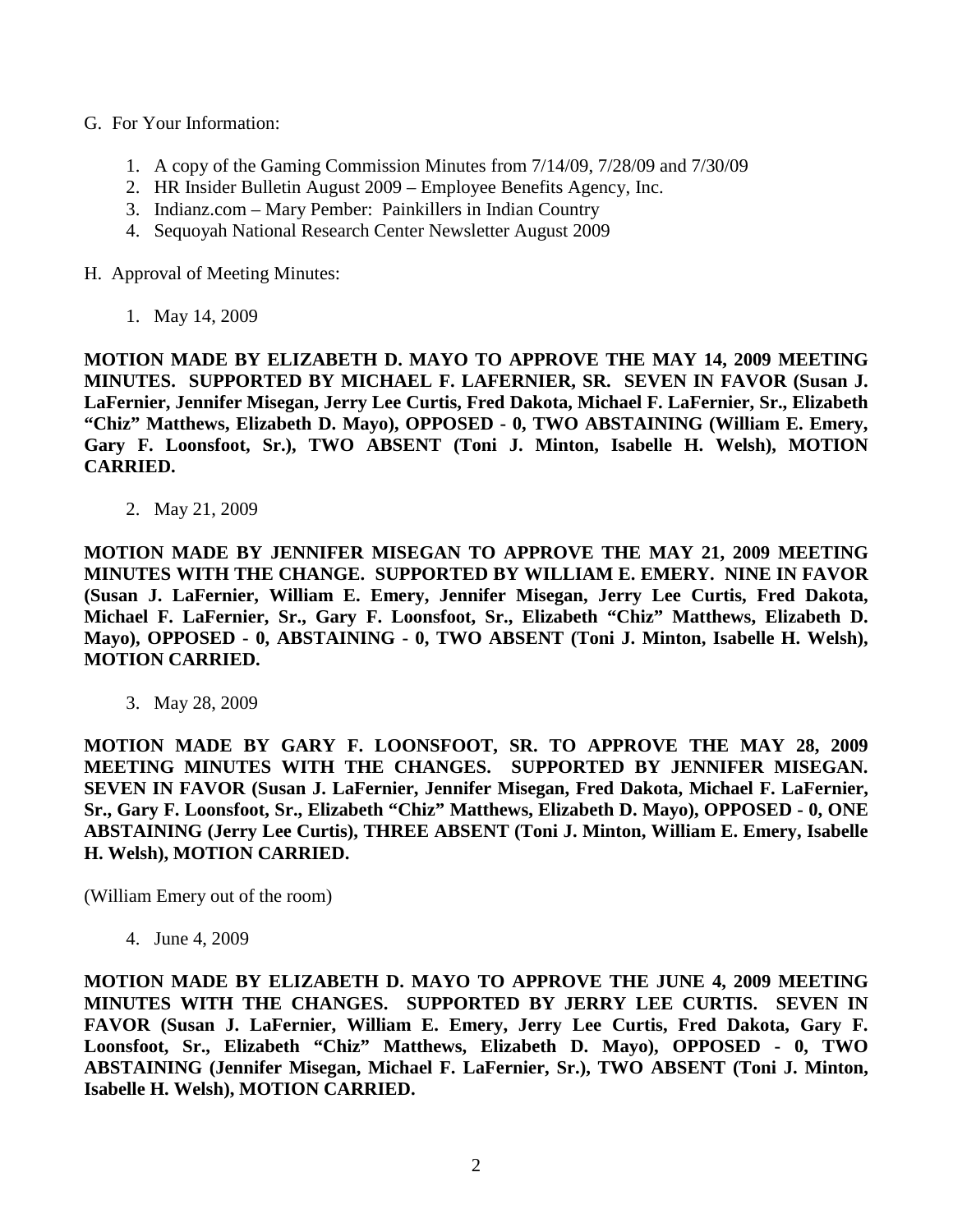[Skip to New Business]

1. John Baker, Attorney – Gary F. Loonsfoot, Jr. Temporary Alcoholic Beverage License Application for Softball Tournament - September 4-6, 2009 Stark's Field - Baraga

**MOTION MADE BY FRED DAKOTA TO APPROVE THE LIQUOR LICENSE APPLICATION FOR THE SOFTBALL TOURNAMENT AND TO WAIVE THE FEE. SUPPORTED BY MICHAEL F. LAFERNIER, SR. SEVEN IN FAVOR (Susan J. LaFernier, William E. Emery, Jennifer Misegan, Jerry Lee Curtis, Fred Dakota, Michael F. LaFernier, Sr., Elizabeth D. Mayo), ONE OPPOSED (Elizabeth "Chiz" Matthews), ONE ABSTAINING (Gary F. Loonsfoot, Sr.), TWO ABSENT (Toni J. Minton, Isabelle H. Welsh), MOTION CARRIED.**

- I. Old Business:
	- 1. Jason Ayres, Realty KBOCC (Ojibwa) Industrial Park Space Lease effective for one year beginning September  $1<sup>st</sup>$  for educational purposes for woodworking classes

**MOTION MADE BY ELIZABETH D. MAYO TO APPROVE THE OJIBWA INDUSTRIAL PARK LEASE BETWEEN THE COMMUNITY AND KBOCC. SUPPORTED BY FRED DAKOTA. NINE IN FAVOR (Susan J. LaFernier, William E. Emery, Jennifer Misegan, Jerry Lee Curtis, Fred Dakota, Michael F. LaFernier, Sr., Gary F. Loonsfoot, Sr., Elizabeth "Chiz" Matthews, Elizabeth D. Mayo), OPPOSED - 0, ABSTAINING - 0, TWO ABSENT (Toni J. Minton, Isabelle H. Welsh), MOTION CARRIED.**

- J. New Business:
	- 2. Jason Ayres, Realty Resolution KB-1708-2009 OHA Commercial Lease Property that was formally leased to Lawrence J. Denomie, III when he owned BP

**MOTION MADE BY ELIZABETH D. MAYO TO DENY RESOLUTION KB-1708-2009 OHA COMMERCIAL LEASE. SUPPORTED BY FRED DAKOTA. THREE IN FAVOR (Susan J. LaFernier, Fred Dakota, Elizabeth D. Mayo), FIVE OPPOSED (William E. Emery, Jerry Lee Curtis, Michael F. LaFernier, Sr., Gary F. Loonsfoot, Sr., Elizabeth "Chiz" Matthews), ONE ABSTAINING (Jennifer Misegan), TWO ABSENT (Toni J. Minton, Isabelle H. Welsh), MOTION DEFEATED.**

**MOTION MADE BY GARY F. LOONSFOOT, SR. TO APPROVE RESOLUTION KB-1708- 2009 OHA COMMERCIAL LEASE. SUPPORTED BY WILLIAM E. EMERY. FIVE IN FAVOR (William E. Emery, Jerry Lee Curtis, Michael F. LaFernier, Sr., Gary F. Loonsfoot, Sr., Elizabeth "Chiz" Matthews), THREE OPPOSED (Susan J. LaFernier, Fred Dakota, Elizabeth D. Mayo), ONE ABSTAINING (Jennifer Misegan), TWO ABSENT (Toni J. Minton, Isabelle H. Welsh), MOTION CARRIED.**

3. Betty Knapp, Slot Supervisor – Participation Games Removals (6) and Installs (6) at the Baraga and Marquette Properties which was approved by the Gaming Commission on August 25, 2009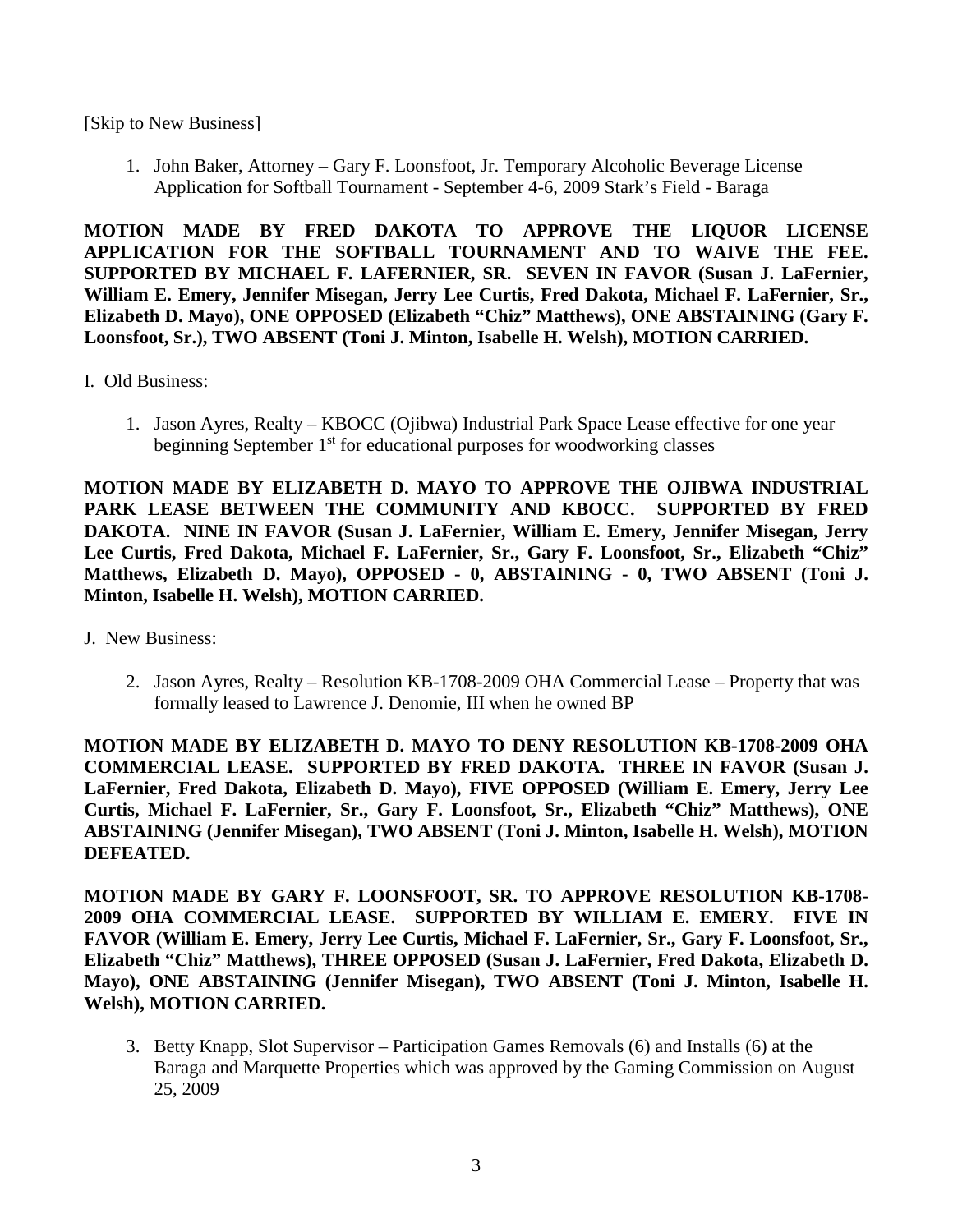**Isabelle Welsh arrived at 9:44 a.m.**

**MOTION MADE BY GARY F. LOONSFOOT, SR. TO APPROVE THE REQUEST TO REMOVE AND INSTALL PARTICIPATION GAMES AS PROPOSED FOR THE BARAGA AND MARQUETTE PROPERTIES. SUPPORTED BY MICHAEL F. LAFERNIER, SR. TEN IN FAVOR (Susan J. LaFernier, William E. Emery, Jennifer Misegan, Jerry Lee Curtis, Fred Dakota, Michael F. LaFernier, Sr., Gary F. Loonsfoot, Sr., Elizabeth "Chiz" Matthews, Elizabeth D. Mayo, Isabelle H. Welsh), OPPOSED - 0, ABSTAINING - 0, ONE ABSENT (Toni J. Minton), MOTION CARRIED.**

4. Kathy Mayo, Community Health Director – Michigan Cancer Registry Project. A free software program (Registry Plus TM Link Plus) is able to conduct a linkage between the State cancer registry and a Tribe's enrollment roster to provide cancer statistics for cancer planning and grant applications.

**MOTION MADE BY ELIZABETH D. MAYO TO MOVE FORWARD WITH THE MICHIGAN CANCER REGISTRY PROJECT. SUPPORTED BY MICHAEL F. LAFERNIER, SR. TEN IN FAVOR (Susan J. LaFernier, William E. Emery, Jennifer Misegan, Jerry Lee Curtis, Fred Dakota, Michael F. LaFernier, Sr., Gary F. Loonsfoot, Sr., Elizabeth "Chiz" Matthews, Elizabeth D. Mayo, Isabelle H. Welsh), OPPOSED - 0, ABSTAINING - 0, ONE ABSENT (Toni J. Minton), MOTION CARRIED.**

## **William Emery left at 9:56 a.m.**

- 5. Jennifer Misegan
	- a) ATM Proposal Update SNB came back with an agreement and it has gone to the Attorney's office for review.
	- b) Loan Default Update The process is continuing slowly, as the bank employee working with this is no longer employed at the bank.
	- c) Donation Request Bill Jondreau/Baraga Flag Football Program. The Weed & Seed Program donated \$1,000.00.

**MOTION MADE BY JENNIFER MISEGAN TO APPROVE A DONATION OF \$2,000.00 TO THE BARAGA FLAG FOOTBALL PROGRAM. SUPPORTED BY ELIZABETH "CHIZ" MATTHEWS. EIGHT IN FAVOR (Susan J. LaFernier, Jennifer Misegan, Jerry Lee Curtis, Michael F. LaFernier, Sr., Gary F. Loonsfoot, Sr., Elizabeth "Chiz" Matthews, Elizabeth D. Mayo, Isabelle H. Welsh), OPPOSED - 0, ONE ABSTAINING (Fred Dakota), TWO ABSENT (Toni J. Minton, William E. Emery), MOTION CARRIED.**

## K. Closed Session:

1. Kathy Mayo, Community Health Director – Stephanie Pinnow Renewal Contract